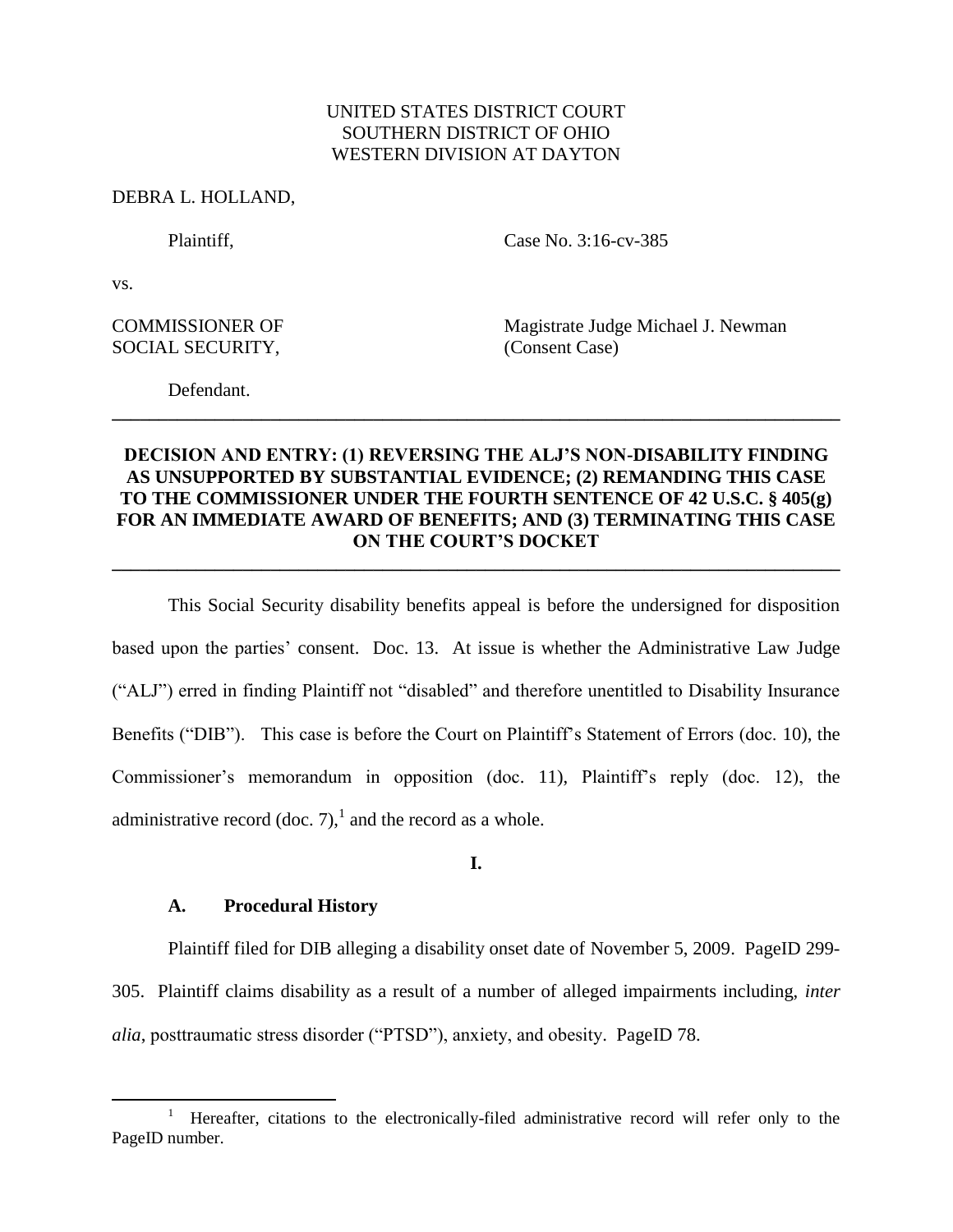After an initial denial of her application, Plaintiff received a hearing before ALJ Amelia G. Lombardo on November 19, 2013. PageID 98-122. ALJ Lombardo issued a written decision on December 20, 2013 finding Plaintiff not disabled. PageID 160-70. Specifically, ALJ Lombardo found at Step Five that, based upon Plaintiff's residual functional capacity ("RFC"), "there are jobs that exist in significant numbers in the national economy that [Plaintiff] can perform[.]" PageID 164-69. The Appeals Council granted Plaintiff's request for review, vacated ALJ Lombardo's non-disability finding, and remanded the case to the ALJ for further proceedings. PageID 177-79.

On remand from the Appeals Council, Plaintiff received a hearing before ALJ Emily Ruth Statum on December 3, 2014. PageID 46-71. ALJ Statum issued a written decision on March 23, 2015 finding Plaintiff not disabled. PageID 75-89. Specifically, ALJ Statum found at Step Five that, based upon Plaintiff's RFC to perform a reduced range of medium work,<sup>2</sup> "there were jobs that existed in significant numbers in the national economy that [Plaintiff] could have performed[.]" PageID 82-88.

Thereafter, the Appeals Council denied Plaintiff's request for a review of ALJ Statum's decision, making her non-disability finding the final administrative decision of the Commissioner. PageID 38-40. *See Casey v. Sec'y of Health & Human Servs.*, 987 F.2d 1230, 1233 (6th Cir. 1993). Plaintiff then filed this timely appeal. *Cook v. Comm'r of Soc. Sec.*, 480 F.3d 432, 435 (6th Cir. 2007).

<sup>&</sup>lt;sup>2</sup> "Medium work" involves the occasional lifting of 50 pounds at a time, and frequent lifting or carrying of objects weighing up to 25 pounds. 20 C.F.R. § 404.1567. Medium work can require standing and walking as much as six hours during any given eight-hour workday. *Id*. It may also involve frequent stooping, grasping, holding, and turning objects. *Id*. "The functional capacity to perform medium work includes the functional capacity to perform sedentary, light, and medium work." 20 C.F.R. § Pt. 404, Sub Pt. P, App. 2, § 203.00(a).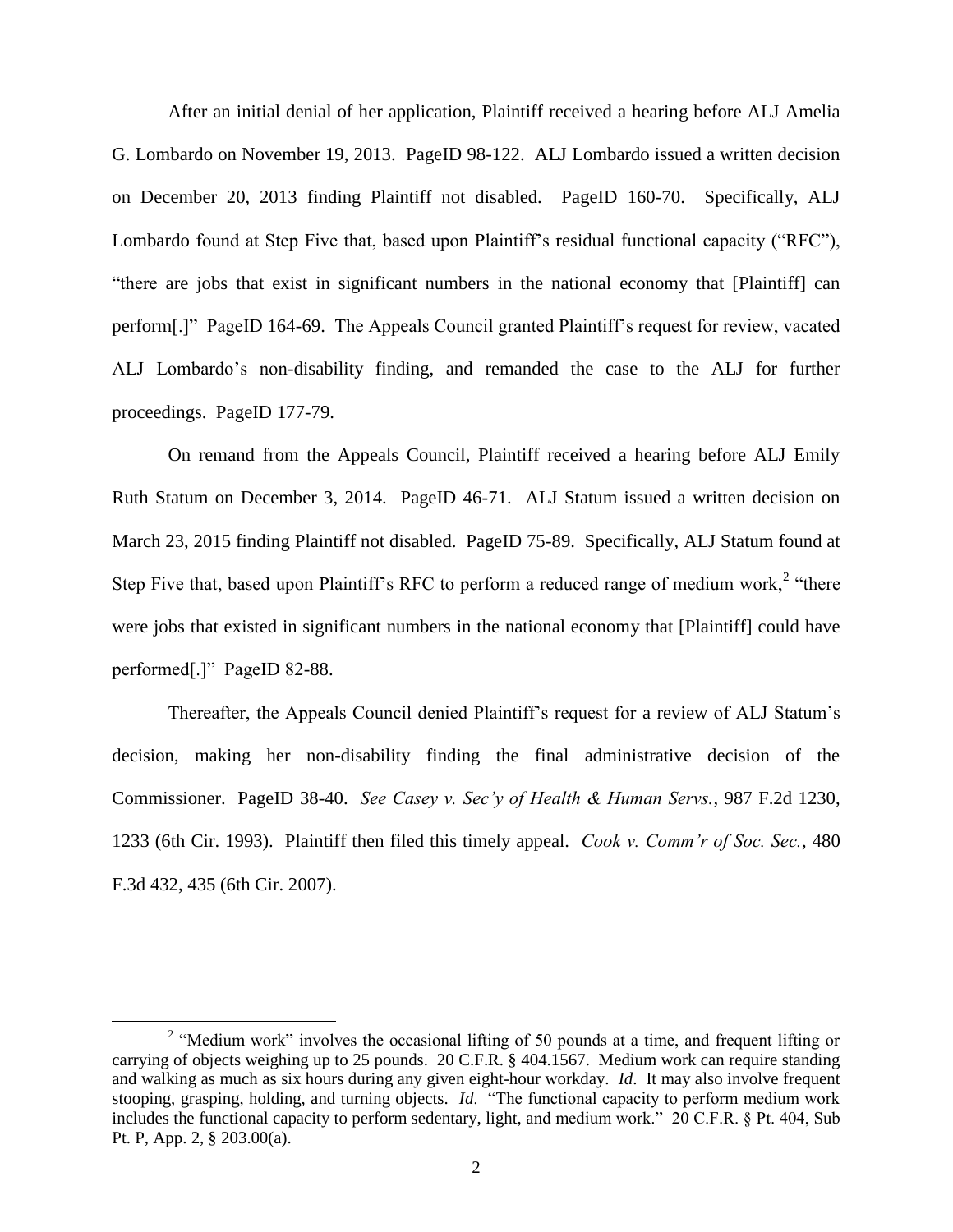### **B. Evidence of Record**

The evidence of record is adequately summarized in the ALJ Statum's (hereinafter "ALJ") decision (PageID 78-86), Plaintiff's Statement of Errors (doc. 10) the Commissioner's memorandum in opposition (doc. 11), and Plaintiff's reply (doc. 12). The undersigned incorporates all of the foregoing and sets forth the facts relevant to this appeal herein.

#### **II.**

## **A. Standard of Review**

The Court's inquiry on a Social Security appeal is to determine (1) whether the ALJ's non-disability finding is supported by substantial evidence, and (2) whether the ALJ employed the correct legal criteria. 42 U.S.C. § 405(g); *Bowen* v. *Comm'r of Soc. Sec.,* 478 F.3d 742, 745- 46 (6th Cir. 2007). In performing this review, the Court must consider the record as a whole. *Hephner v. Mathews*, 574 F.2d 359, 362 (6th Cir. 1978).

Substantial evidence is "such relevant evidence as a reasonable mind might accept as adequate to support a conclusion." *Richardson v. Perales,* 402 U.S. 389, 401 (1971). When substantial evidence supports the ALJ's denial of benefits, that finding must be affirmed, even if substantial evidence also exists in the record upon which the ALJ could have found Plaintiff disabled. *Buxton v. Halter*, 246 F.3d 762, 772 (6th Cir. 2001). Thus, the ALJ has a "'zone of choice' within which he [or she] can act without the fear of court interference." *Id.* at 773.

The second judicial inquiry -- reviewing the correctness of the ALJ's legal analysis - may result in reversal even if the ALJ's decision is supported by substantial evidence in the record. *Rabbers v. Comm'r of Soc. Sec.*, 582 F.3d 647, 651 (6th Cir. 2009). "[A] decision of the Commissioner will not be upheld where the [Social Security Administration] fails to follow its own regulations and where that error prejudices a claimant on the merits or deprives the claimant of a substantial right." *Bowen*, 478 F.3d at 746.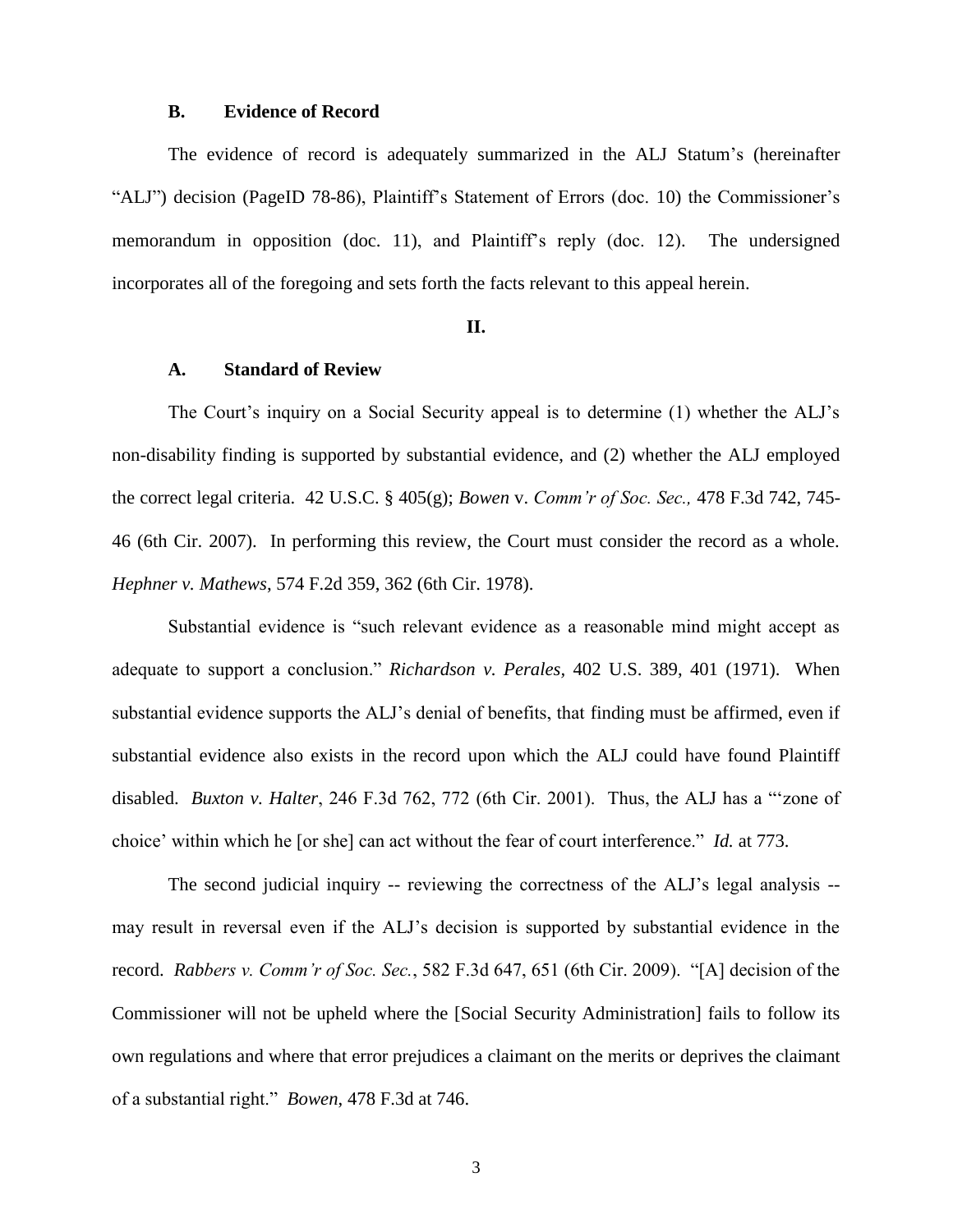### **B. "Disability" Defined**

To be eligible for disability benefits, a claimant must be under a "disability" as defined by the Social Security Act. 42 U.S.C. § 423(d)(1)(A). Narrowed to its statutory meaning, a "disability" includes physical and/or mental impairments that are both "medically determinable" and severe enough to prevent a claimant from (1) performing his or her past job and (2) engaging in "substantial gainful activity" that is available in the regional or national economies. *Id.*

Administrative regulations require a five-step sequential evaluation for disability determinations. 20 C.F.R.  $\S$  404.1520(a)(4). Although a dispositive finding at any step ends the ALJ's review, *see Colvin v. Barnhart*, 475 F.3d 727, 730 (6th Cir. 2007), the complete sequential review poses five questions:

1. Has the claimant engaged in substantial gainful activity?

- 2. Does the claimant suffer from one or more severe impairments?
- 3. Do the claimant's severe impairments, alone or in combination, meet or equal the criteria of an impairment set forth in the Commissioner's Listing of Impairments (the "Listings"), 20 C.F.R. Subpart P, Appendix 1?
- 4. Considering the claimant's RFC, can he or she perform his or her past relevant work?
- 5. Assuming the claimant can no longer perform his or her past relevant work -- and also considering the claimant's age, education, past work experience, and RFC -- do significant numbers of other jobs exist in the national economy which the claimant can perform?

20 C.F.R. § 404.1520(a)(4); *see also Miller v. Comm'r of Soc. Sec.,* 181 F. Supp.2d 816, 818 (S.D. Ohio 2001). A claimant bears the ultimate burden of establishing disability under the Social Security Act's definition. *Key v. Comm'r of Soc. Sec.*, 109 F.3d 270, 274 (6th Cir. 1997).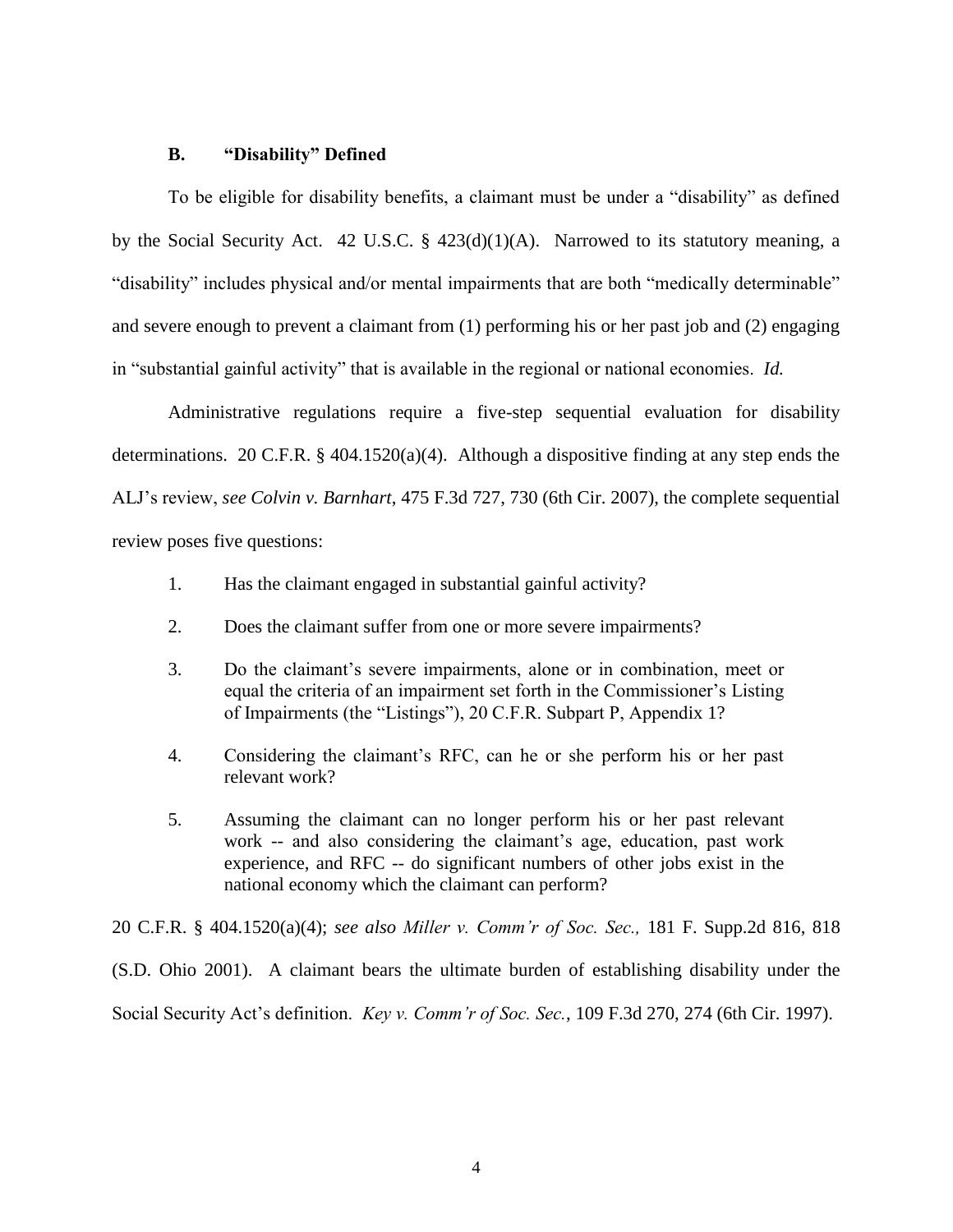Plaintiff argues that the ALJ erred: (1) in weighing the opinions of treating psychologist Julia A. Ganley, Ph.D. and treating psychiatrist Amita R. Patel, M.D.; (2) by failing to fully develop the record; and (3) by relying significantly upon the opinions of record-reviewing psychologists Caroline Lewin, Ph.D. and Robelyn Marlow, Ph.D., who offered opinions without the benefit of review a substantial portion of the record medical evidence. Finding error in the ALJ's assessment of medical opinions (*i.e.*, Plaintiff's first and third alleged errors), the undersigned makes no finding concerning the ALJ's development of the record.

Until March 27, 2017, "the Commissioner's regulations [which apply to this appeal] establish[ed] a hierarchy of acceptable medical source opinions[.]" *Snell v. Comm'r of Soc. Sec.*, No. 3:12-cv-119, 2013 WL 372032, at \*9 (S.D. Ohio Jan. 30, 2013). In descending order, these medical source opinions are: (1) treaters; (2) examiners; and (3) record reviewers. *Id*. Under the regulations in effect prior to March 27, 2017, the opinions of treaters are entitled to the greatest deference because they "are likely to be . . . most able to provide a detailed, longitudinal picture of [a claimant's] medical impairment(s) and may bring a unique perspective to the medical evidence that cannot be obtained from the objective medical findings alone or from reports of individual examinations[.]" 20 C.F.R. § 404.1527(c)(2).

A treater's opinion must be given "controlling weight" if "well-supported by medically acceptable clinical and laboratory diagnostic techniques and . . . not inconsistent with the other substantial evidence in [the] case record." *LaRiccia v. Comm'r of Soc. Sec.*, 549 F. App'x 377, 384 (6th Cir. 2013). Even if a treater's opinion is not entitled to controlling weight, "the ALJ must still determine how much weight is appropriate by considering a number of factors, including the length of the treatment relationship and the frequency of examination, the nature and extent of the treatment relationship, supportability of the opinion, consistency of the opinion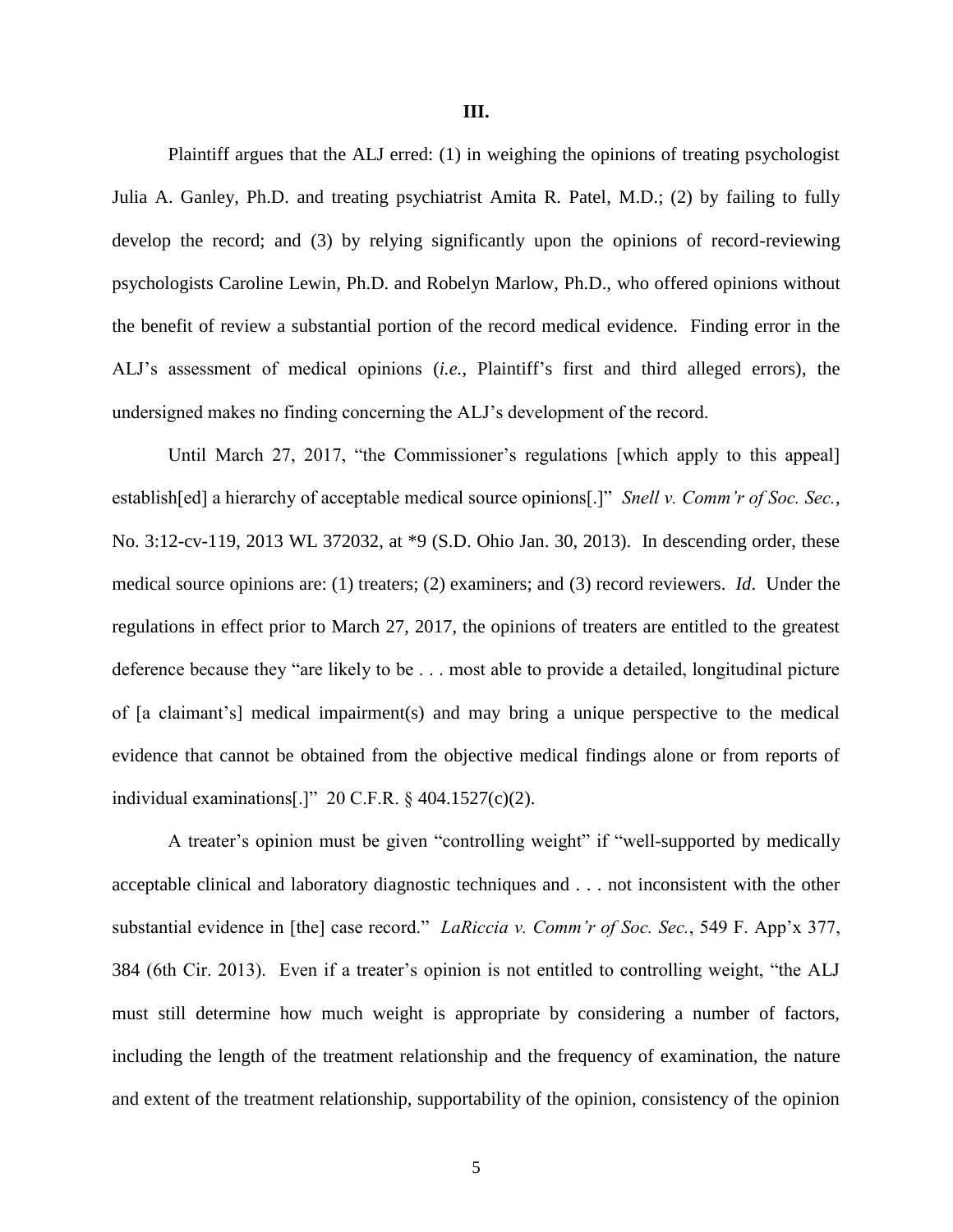with the record as a whole, and any specialization of the treating physician." *Blakley v. Comm'r of Soc. Sec.*, 581 F.3d 399, 406 (6th Cir. 2009); *see also* 20 C.F.R. § 404.1527(c).<sup>3</sup>

After treaters, "[n]ext in the hierarchy are examining physicians and psychologists, who often see and examine claimants only once." *Snell*, 2013 WL 372032, at \*9.

Record reviewers are afforded the least deference and these "non-examining physicians' opinions are on the lowest rung of the hierarchy of medical source opinions." *Id*.

Put simply, "[t]he regulations provide progressively more rigorous tests for weighing opinions as the ties between the source of the opinion and the individual [claimant] become weaker." *Id*. (citing SSR 96-6p, 1996 WL 374180, at \*2 (July 2, 1996)). In the absence of a controlling treating source opinion, an ALJ must "evaluate all medical opinions" with regard to the factors set forth in 20 C.F.R. § 404.1527(c), *i.e.,* length of treatment history; consistency of the opinion with other evidence; supportability; and specialty or expertise in the medical field related to the individual's impairment(s). *Walton v. Comm'r of Soc. Sec.*, No. 97-2030, 1999 WL 506979, at \*2 (6th Cir. June 7, 1999).

Dr. Ganley began treating Plaintiff in December 2009. *See* PageID 750. Thereafter, and while she was treating Plaintiff, Dr. Ganley completed a number of mental status questionnaires stating that Plaintiff possessed a poor ability to remember, understand and follow directions, maintain attention, sustain concentration, persist at tasks, and complete tasks in a timely fashion. PageID 750-54; 922-24. She then also found Plaintiff had a poor ability to react to work pressures involved with simple, routine, and repetitive work. *Id*. In support, Dr. Ganley described Plaintiff as unkempt; displaying abnormal speech during the flow of conversation;

 $3$  In essence, "opinions of a treating source ... must be analyzed under a two-step process, with care being taken not to conflate the steps." *Cadle v. Comm'r of Soc. Sec.*, No. 5:12-cv-3071, 2013 WL 5173127, at \*5 (N.D. Ohio Sept. 12, 2013). Initially, "the opinion must be examined to determine if it is entitled to controlling weight" and "[o]nly if . . . the ALJ does not give controlling weight to the treating physician's opinion is the opinion subjected to another analysis based on the particulars of" 20 C.F.R. § 404.1527. *Id*.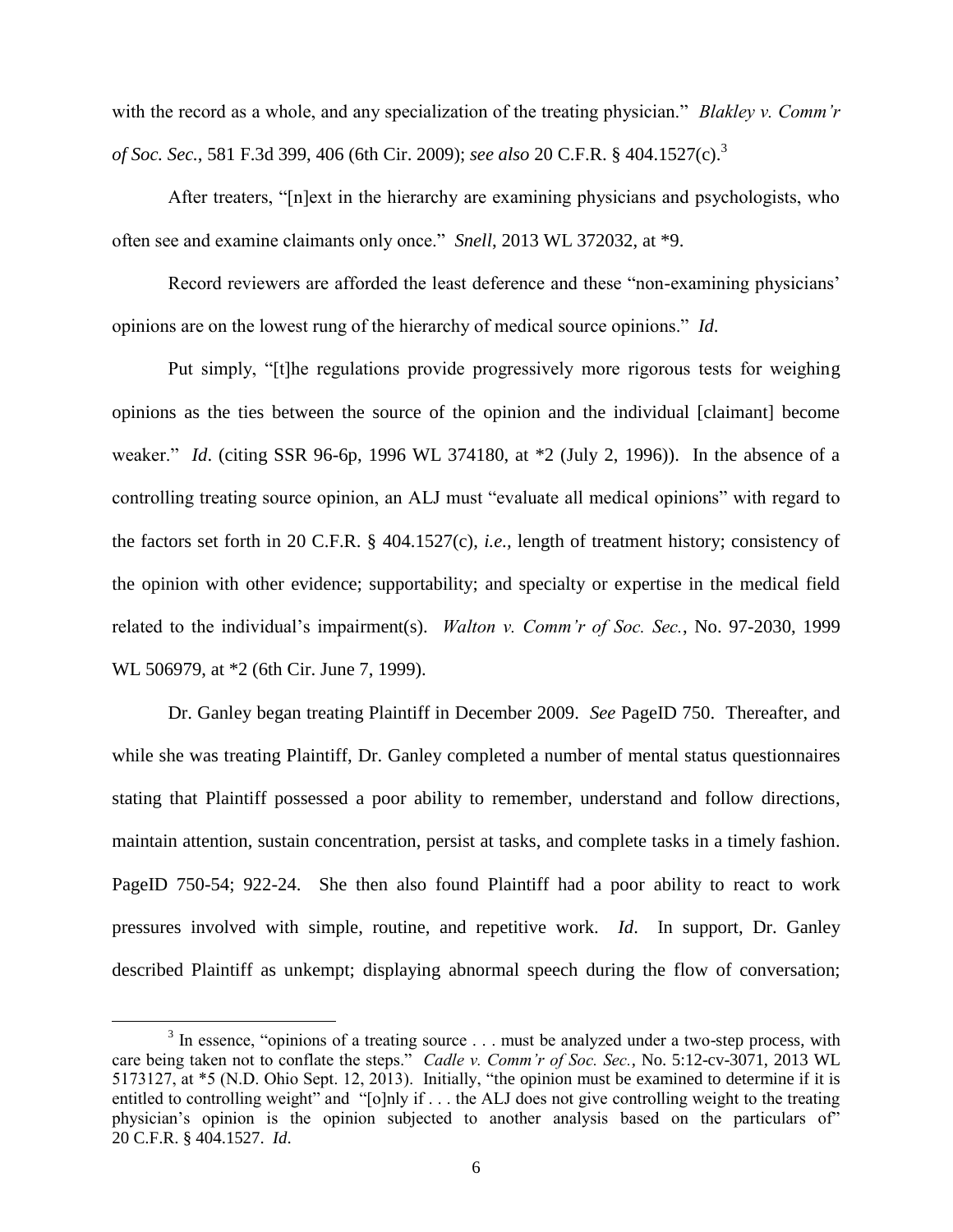presenting as sad, blue, negative, crying, angry, and suicidal; displaying suspicious thinking; demonstrating a short attention span with short concentration, poor short term memory, poor abstract reasoning, and a limited fund of information; and displaying limited insight and poor judgment. PageID 750.

In November 2012, Dr. Ganley opined that Plaintiff was either markedly or extremely limited<sup>4</sup> in all areas of mental and social functioning except that Plaintiff was moderately limited in her ability to maintain her personal appearance. PageID 927-29. On September 11, 2013, Dr. Ganley prepared a written narrative of Plaintiff's ability to work, stating that:

> Mrs. Holland suffers from Bi-Polar Disorder, severe, with suicidal thinking. She is depressed, sad, blue, low energy, angry and irritable most of the time. She is not able to function adequately in terms of tasks of daily living, household tasks such as cleaning and shopping are difficult for her. She has impairments in memory, concentration and attention. At least once a week she is not able to get out of bed. Self care at times is marginal. Mrs. Holland has not had a good response to her psychotropic medication. Her psychiatrist, Dr. Amita Patel, has frequently adjusted or changed medications, will little improvement, and also unwanted side effects.

> Mrs. Holland is not employable; she is not able to function at a level consistent with any type [of] employment.

PageID 987. Dr. Ganley prepared a second, similar narrative report in January 2014 in which she also noted that, as a matter of office policy, she does not release clinical treatment notes and, therefore, so such treatment notes appear in the record. PageID 1000.

Dr. Patel treated Plaintiff beginning in 2010 and through, at least, July 2014. PageID 638-53, 760-77, 946-54, 1010-23. In July 2014, Dr. Patel opined that Plaintiff was extremely impaired by deficiencies in concentration, persistence and pace resulting in a failure to complete tasks timely. PageID 1045-57. He then also found Plaintiff was markedly impaired with regard to her memory, insight, and judgment for ordinary activities; her ability to maintain social and

<sup>4</sup> Whereas "mild" and "moderate" functional limitations are generally considered "nondisabling," *see Sims v. Comm'r of Soc. Sec.*, 406 F. App'x 977, 980 (6th Cir. 2011), "marked" limitations are suggestive of disability. *See* 20 C.F.R. Pt. 404, Subpt. P, App. 1 § 12.00(C); *Lankford v. Sullivan*, 942 F.2d 301, 307 (6th Cir. 1991).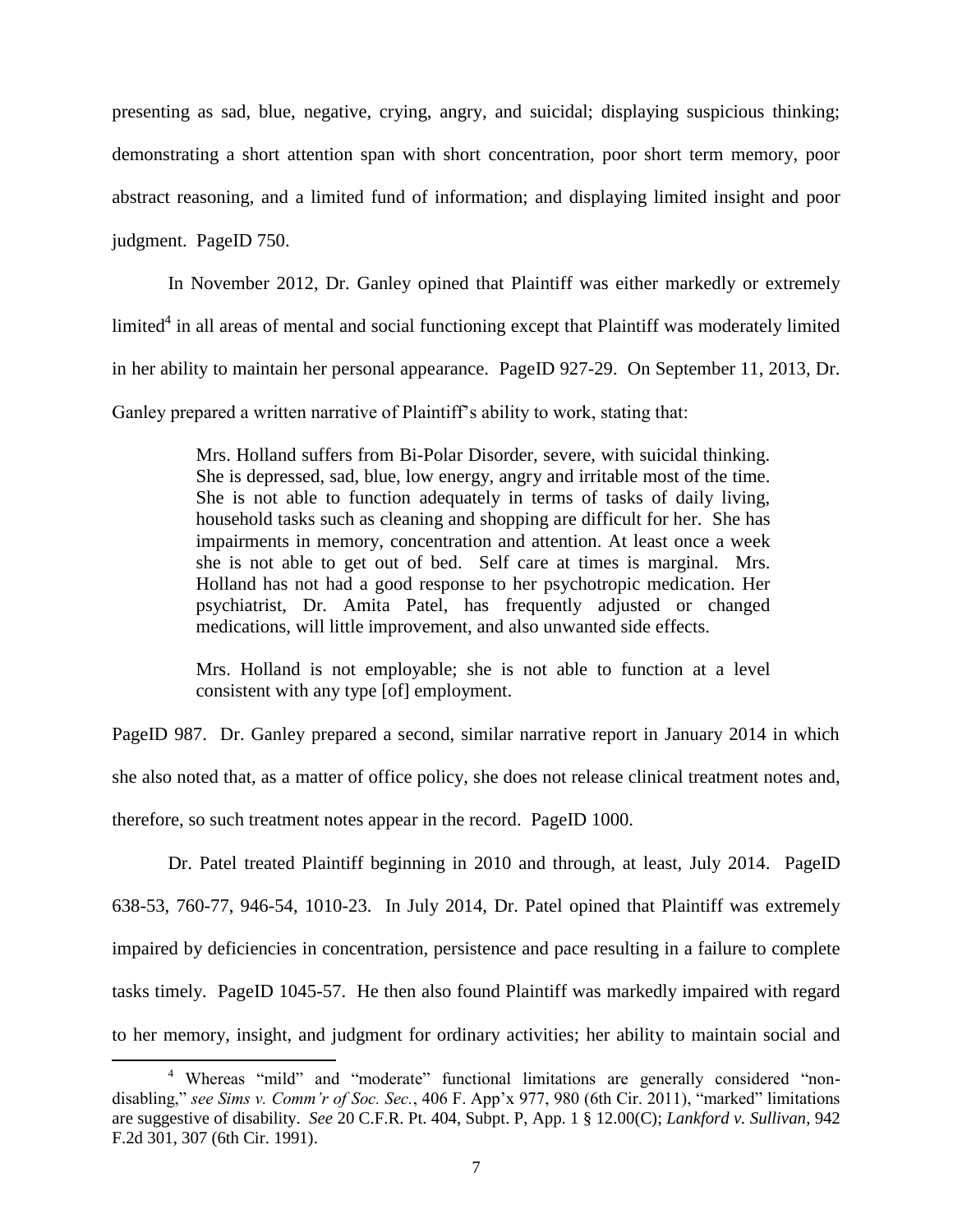occupational functioning, supervise others, deal with the public, and function independently, her ability to adjust to routine changes in the work setting, deal with work stress and understand, remember and carry out detailed and complex job instructions, and her ability to behave in an emotionally stable manner, relate appropriately in social situations, and demonstrate reliability in the workplace. PageID 1045-57.

In analyzing medical source opinions related to Plaintiff's mental impairments, the ALJ "rejected" the opinions of Drs. Ganley and Patel. PageID 84-86. Instead, the ALJ assigned weight to the opinions of record-reviewing psychologists Lewin and Marlow, who gave their opinions in January 2012 and July 2012, respectively, without the benefit of reviewing Plaintiff's entire treatment record. PageID 134-36, 150-52.

The ALJ rejected Dr. Ganley's opinion because Dr. Ganley did not release her treatment notes. PageID 85. To that end, the ALJ concluded that, in the absence of treatment notes, "there is no way of knowing if Ms. Ganley's<sup>[5]</sup> opinions are accurate or grounded on observable clinical signs during the course of treatment[.]" *Id*. The ALJ also found that Dr. Ganley's "refusal to release treatment notes . . . raises the possibility that a doctor may express an opinion in an effort to assist a patient" in obtaining DIB -- *i.e.*, to commit a fraud against the government. *Id*.

As set forth above, however, Dr. Ganley did specifically list numerous mental status exam findings in support of her opinion. PageID 750, 1000. The ALJ nevertheless concluded that these exam findings could not be accepted because they were set forth in a questionnaire, as opposed to being set forth in treatment notes. PageID 85. Thus, the ALJ concluded that the findings listed in the questionnaire were likely Dr. Ganley's "inaccurate recollection" of Plaintiff's actual treatment. *Id*. The ALJ's conclusion in this regard, however, is not supported by substantial evidence. Significantly, the mental status findings listed in Dr. Ganley's

<sup>&</sup>lt;sup>5</sup> The undersigned assumes that the ALJ's reference to Dr. Ganley as "Ms. Ganley" was a mere oversight and not meant with any disrespect.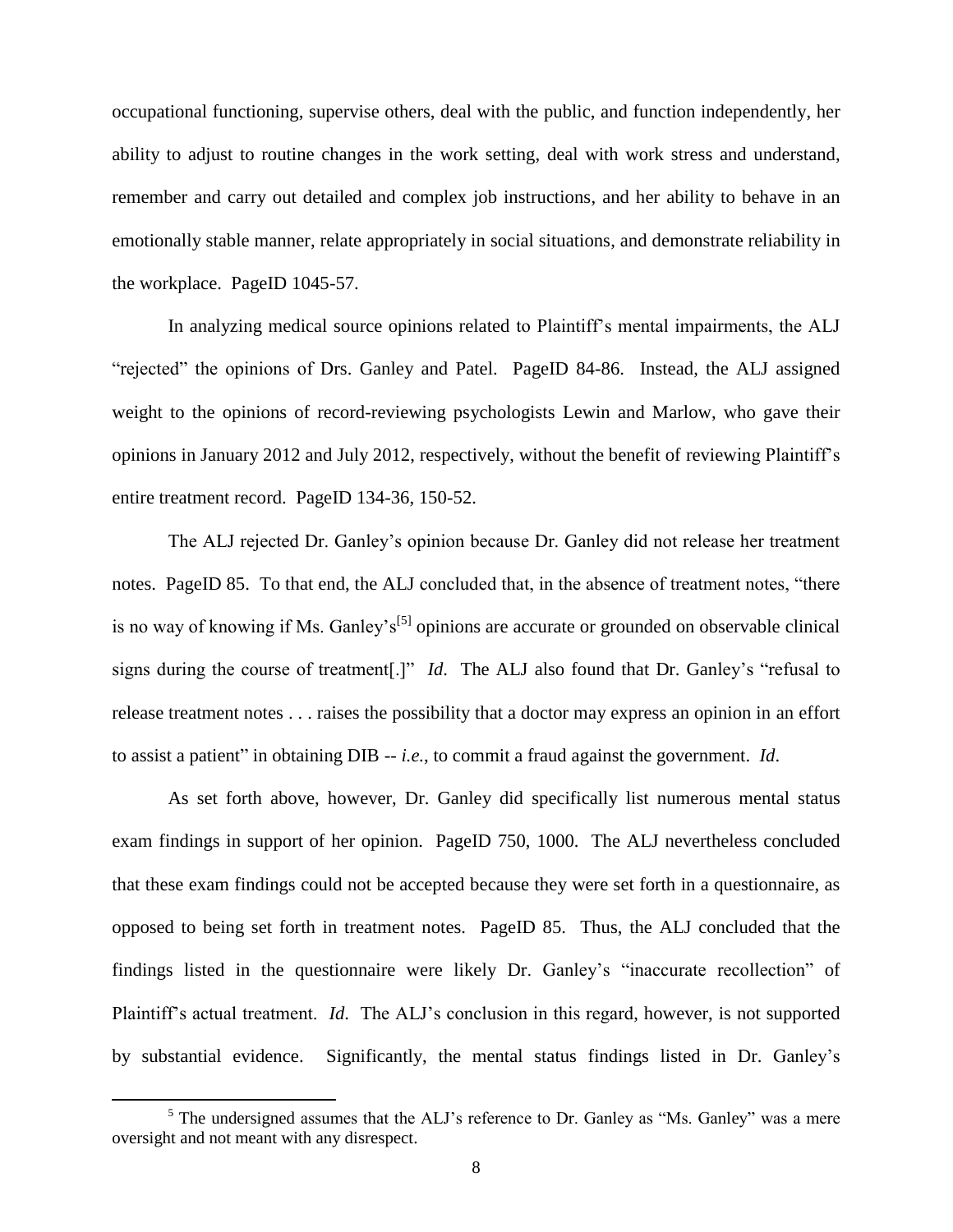questionnaire are similar, if not identical, to the mental status findings set forth in Dr. Patel's treatment notes. PageID 946-54. Specifically, Dr. Patel consistently noted that Plaintiff was easily distracted; withdrawn; preoccupied; sad, anxious and irritable in mood; limited in insight and judgment; impaired in short-term memory; and displayed agitated psychomotor activity. *Id*.

The undersigned also finds error in the ALJ's rejection of Dr. Ganley's opinion based upon the "possibility" that she was exaggerating Plaintiff's limitations in an attempt to assist Plaintiff in securing benefits. In so finding, the ALJ concluded that Dr. Ganley's purported dishonest motives were evidenced by the fact that her "opinion . . . departs substantially from the rest of the evidence of record[.]" PageID 85. However, contrary to the ALJ's contention, Dr. Ganley's opinion does not depart substantially from the evidence of record and, in fact, is consistent with and supported by Dr. Patel's treating opinion and the aforementioned metal status examination findings set forth in Dr. Patel's treatment records. PageID 946-54, 1045-47.

The Court further finds that the ALJ's rejection of Dr. Patel's opinion is equally unsupported by substantial evidence. In rejecting Dr. Patel's opinion, the ALJ found that it was not supported by the "observable clinical findings during mental examinations." PageID 85. However, as noted above, Dr. Patel consistently noted abnormal clinical findings during mental examinations of Plaintiff -- namely, that Plaintiff was easily distracted; withdrawn; preoccupied; sad, anxious and irritable in mood; limited in insight and judgment; impaired in short-term memory; and displayed agitated psychomotor activity. PageID 946-54. It is unclear to the undersigned how these mental status findings fail to support Dr. Patel's opinion concerning the severity of Plaintiff's work-related impairments.

Accordingly, based upon all of the foregoing, the ALJ's non-disability finding is unsupported by substantial evidence and must be reversed.

9